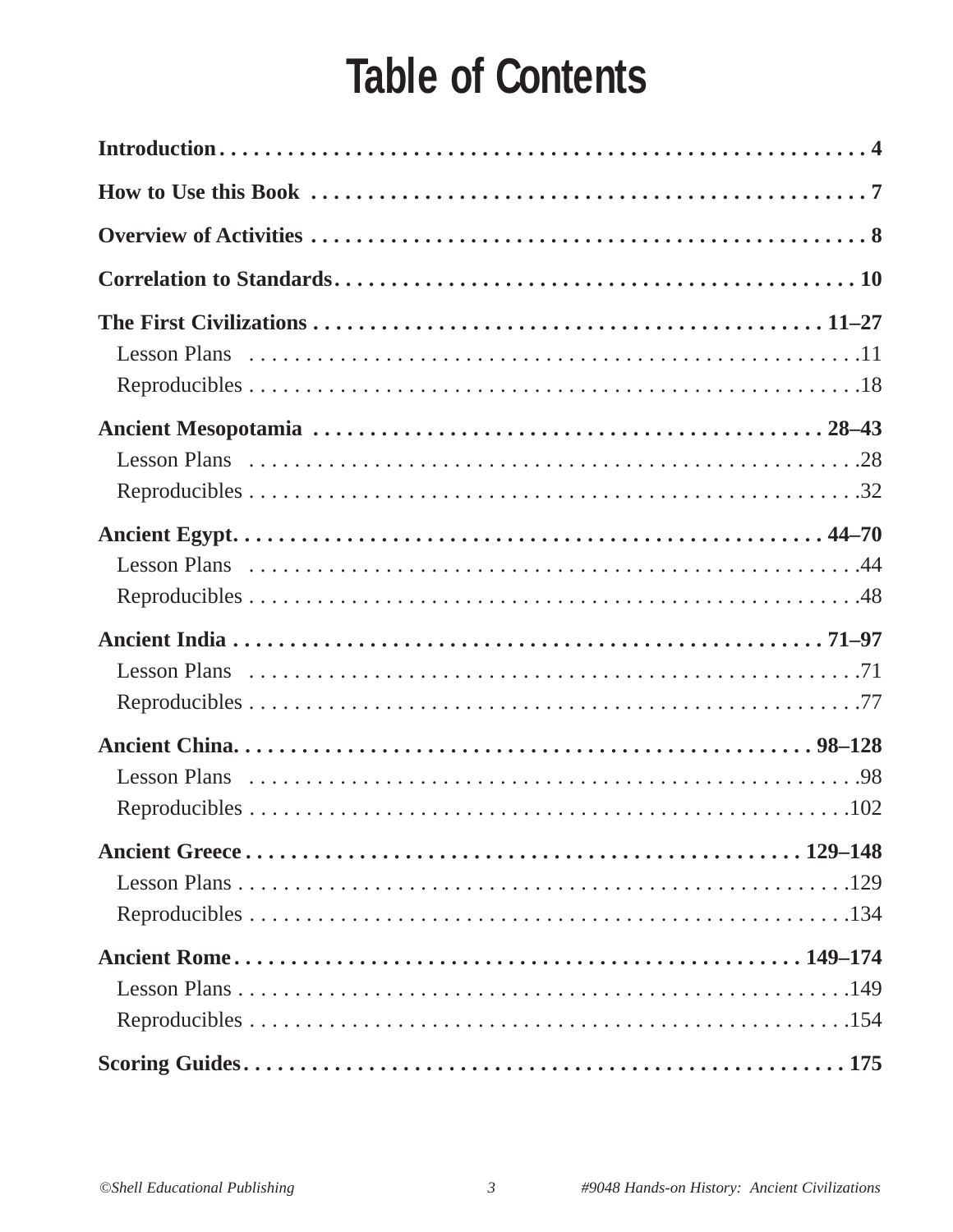# **Overview of Activities**

## **The First Civilizations** *(lesson on pages 11–17)*

In this activity, students will explore the factors that contributed to the formation of the first human societies. In order to survive students will have to find representations of food, shelter, and water within a given time. By first attempting survival individually and then repeating the activity the next day as a group, students will experience firsthand the relative ease of societal living and will explore the reasons why humans were able to thrive as groups. They will also learn about the geographical factors that influenced the beginnings of civilizations along the Tigris and Euphrates River valleys. The total class time to complete the activity should be about three, 50-minute periods—two for the activities and one for the quiz and discussion.

### **Ancient Mesopotamia** *(lesson on pages 28–31)*

In ancient Mesopotamia, societies created surpluses of life's necessities, allowing the inhabitants to devote time to the creation of culture. Working in small groups (each representing a society), students will choose how they use their time in recreating Mesopotamian innovations in law, architecture, written language, trade, and warfare. They will experience how a society's focus on certain cultural aspects shaped the society's role in history. The activity ends (initially unbeknownst to students) when a group invents the catapult, representing that group's conquering of the other groups. The total class time to complete the activity should be about two, 50-minute periods—one for the activity and one for discussion and assessment.

### **Ancient Egypt** *(lesson on pages 44–47)*

Running the Egyptian Empire wasn't easy. In this activity, groups of students will have to prioritize their use of money they gather from collecting taxes. While the ultimate goal of the activity is to create a pyramid, students will have to keep the empire running smoothly while gathering the needed materials and power. Students will learn that you better please the people or they will rise up against you, and you must placate the gods or the natural world can exact retribution. Students will gain an overview of Egyptian culture and will experience the difficulties and tough decisions faced by rulers of the Egypt. The total class time will vary with the relative success of students during the game. On average, the activity should take two or three, 50-minute periods.

## **Ancient India** *(lesson on pages 71–76)*

Was the caste system of ancient India fair? Do we have castes in our own society? In this exploration, students will play the hand they are dealt in a caste-system card game and activity. They will be divided into different castes and will accumulate a number of daily tasks based on their social status. Students will have to complete these tasks before they can pursue noble learning and try to decode Sanskrit and earn the right to vote and create the laws of their society. Students will gain an overview of ancient Indian culture and daily life and will learn about the potential for inequality in law. The total class time to complete the activity should be about two, 50-minute periods.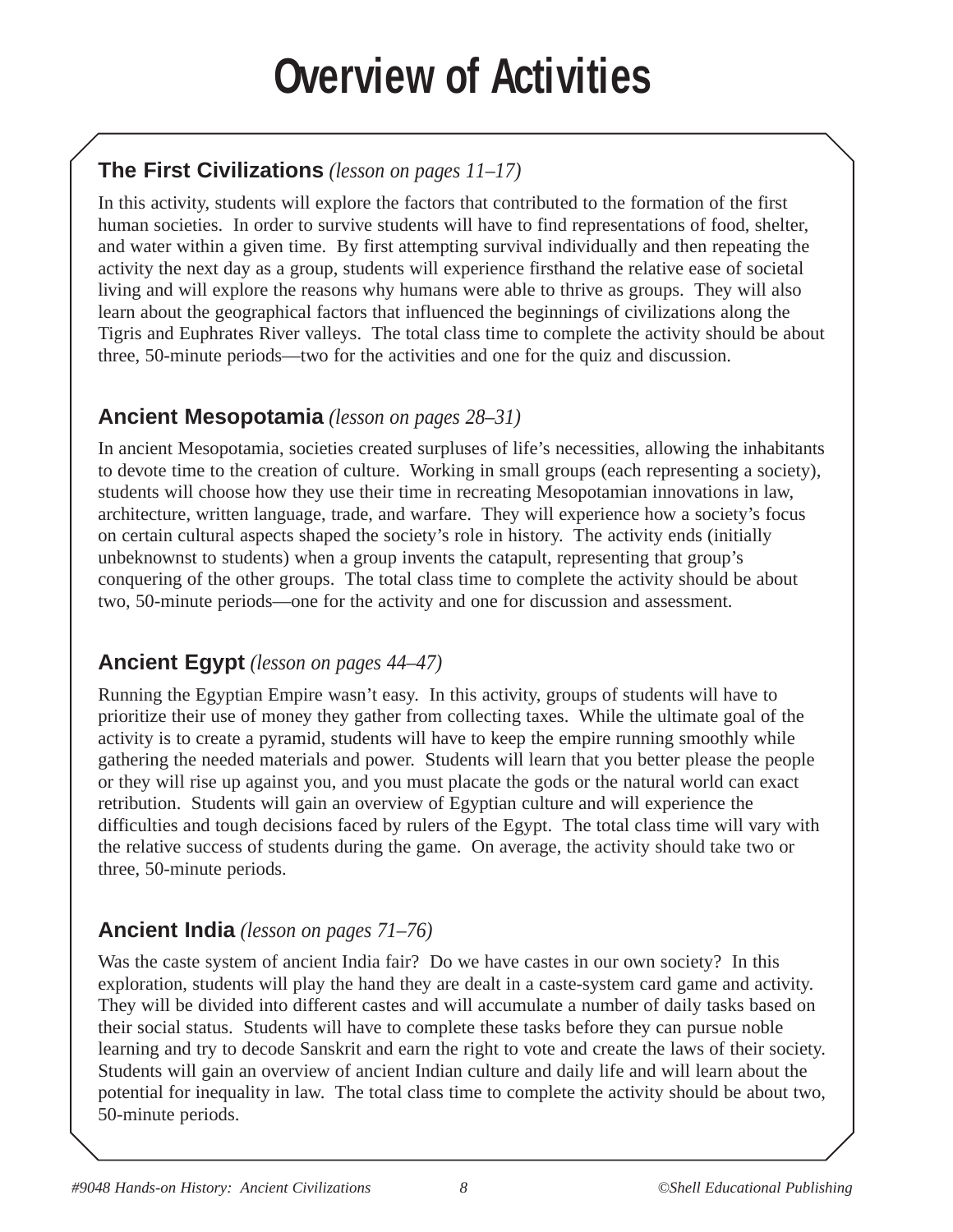## **Overview of Activities** *(cont.)*

## **Ancient China** *(lesson on pages 98–101)*

Help create a classroom China Museum! Working in small groups, students will role-play museum curators who are trying to match listed artifacts with the Shang, Qin, or Han dynasties. As information about each dynasty's religion and culture is provided in stages, students will revise their view of history based on changing information. Groups will then present their dynasty to the class and will place all the created artifacts in their dynasty's display in the classroom China Museum. Students will gain an overview of the achievements of the most important dynasties and will also explore the difficulties in piecing together the past from incomplete information. As many of their initial artifact guesses will be wrong, students will learn the changing nature of history and the need for historical revision as new information comes to light. The total class time to complete the activity should be about three, 50-minute class periods.

#### **Ancient Greece** *(lesson on pages 129–133)*

Students will explore ancient Greece from the perspective of the archaeologist Heinrich Schliemann, who unearthed the city of Troy. In the course of the activity, students will gain an overview of the city-states of Athens, Sparta, and Troy, and they will explore the idea of truth contained in myth. Working individually, students will dissect clues from Homer's *The Iliad* to decide where to dig for Troy. They are led to dig at one of three sites, which will turn out to be Athens, Sparta, and Troy. Based on where they decide to dig, students form groups and create the artifacts they "find" at their site. Did they find Troy? Students will then get information about the three cultures and will vote on which society they believe their group unearthed. The total class time to complete the activity should be about three, 50-minute periods

### **Ancient Rome** *(lesson on pages 149–153)*

In this activity, students will explore personalities of ancient Romans while performing and solving a *Who Really Killed Marc Antony?* reader's theater murder mystery. Students will also experience revisionist history as they search for truth in two distinctly different versions of events offered by characters in the play. The total class time to complete the activity should be about four, 50-minute class periods.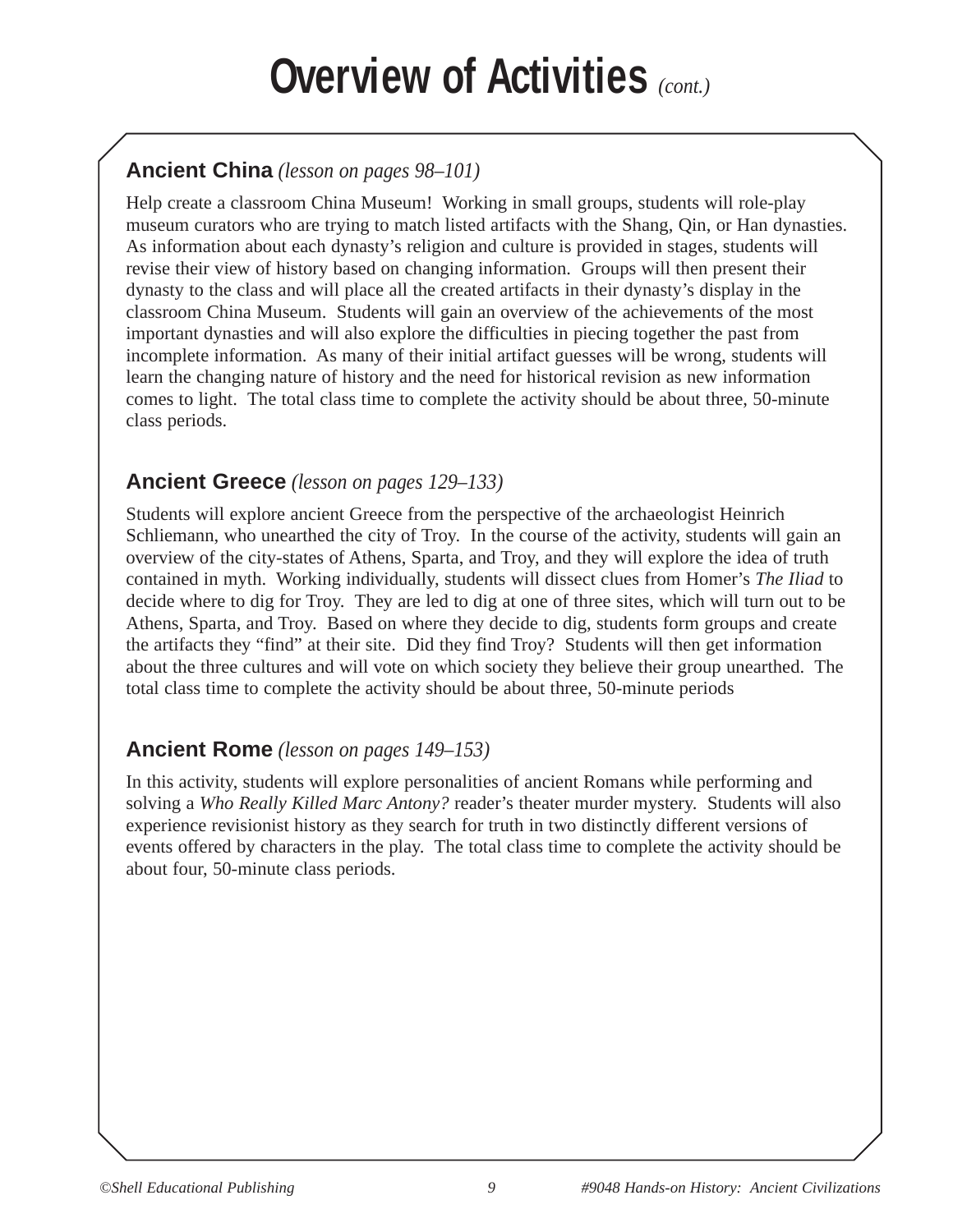# **Correlation to Standards**

| <b>Lesson Title</b>                      | <b>NCSS Process Standard</b>                                                                                                                                                                                                                                          | <b>McREL Content Standard</b>                                                                                                                                                                                                                                   |
|------------------------------------------|-----------------------------------------------------------------------------------------------------------------------------------------------------------------------------------------------------------------------------------------------------------------------|-----------------------------------------------------------------------------------------------------------------------------------------------------------------------------------------------------------------------------------------------------------------|
| <b>The First</b><br><b>Civilizations</b> | Identify and describe selected historical<br>periods and patterns of change within<br>and across cultures, such as the rise of<br>civilizations, the development of<br>transportation systems, the growth and<br>breakdown of colonial systems, and<br>others. (II-c) | World History-The Beginnings of<br>Human Society Standard 2-Understand<br>the processes that contributed to the<br>emergence of agricultural societies<br>around the world.                                                                                     |
| <b>Ancient</b><br>Mesopotamia            | Examine and describe the influence of<br>culture on scientific and technological<br>choices and advancements, such as in<br>transportation, medicine, and warfare.<br>$(VIII-a)$                                                                                      | World History-Early Civilizations and<br>the Rise of Pastoral Peoples Standard<br>3-Understand the major characteristics<br>of civilization and the development of<br>civilizations in Mesopotamia, Egypt, and<br>the Indus Valley.                             |
| <b>Ancient Egypt</b>                     | Work independently and cooperatively to<br>accomplish goals. (IV-a)                                                                                                                                                                                                   | World History—Early Civilizations and<br>the Rise of Pastoral Peoples Standard<br>3-Understand the major characteristics<br>of civilization and the development of<br>civilizations in Mesopotamia, Egypt, and<br>the Indus Valley.                             |
| <b>Ancient India</b>                     | Examine persistent issues involving the<br>rights, roles, and status of the individual<br>in relation to the general welfare. (VI-a)                                                                                                                                  | World History-Expanding Zones of<br>Exchange and Encounter Standard 12-<br>Understand the Imperial crisis and their<br>aftermath in various regions from 300 to<br>700.                                                                                         |
| <b>Ancient China</b>                     | Compare similarities and differences in<br>the ways groups, societies, and cultures<br>meet human needs and concerns. (I-a)                                                                                                                                           | World History-Early Civilizations and<br>the Rise of Pastoral Peoples Standard<br>4-Understand how agrarian societies<br>spread and new states emerged in the<br>third and second millennia BCE.                                                                |
| <b>Ancient Greece</b>                    | Explain and give examples of how<br>language, literature, the arts, architecture,<br>other artifacts, traditions, beliefs, values,<br>and behaviors contribute to the<br>development and transmission of culture.<br>$(I-c)$                                          | World History-Classical Traditions,<br>Major Religions, and Giant Empires<br>Standard 8-Understand how Aegean<br>civilizations emerged and how<br>interrelations developed among peoples<br>of the Eastern Mediterranean and<br>Southwest Asia from 600 to 200. |
| <b>Ancient Rome</b>                      | Demonstrate an understanding that<br>different scholars may describe the same<br>event or situation in different ways but<br>must provide reasons for evidence for<br>their views. (II-a)                                                                             | World History-Classical Traditions,<br>Major Religions, and Giant Empires<br>Standard 9-Understand how major<br>religious and large-scale empires arose<br>in the Mediterranean Basin, China and<br>India from 500 BC to 300 CE.                                |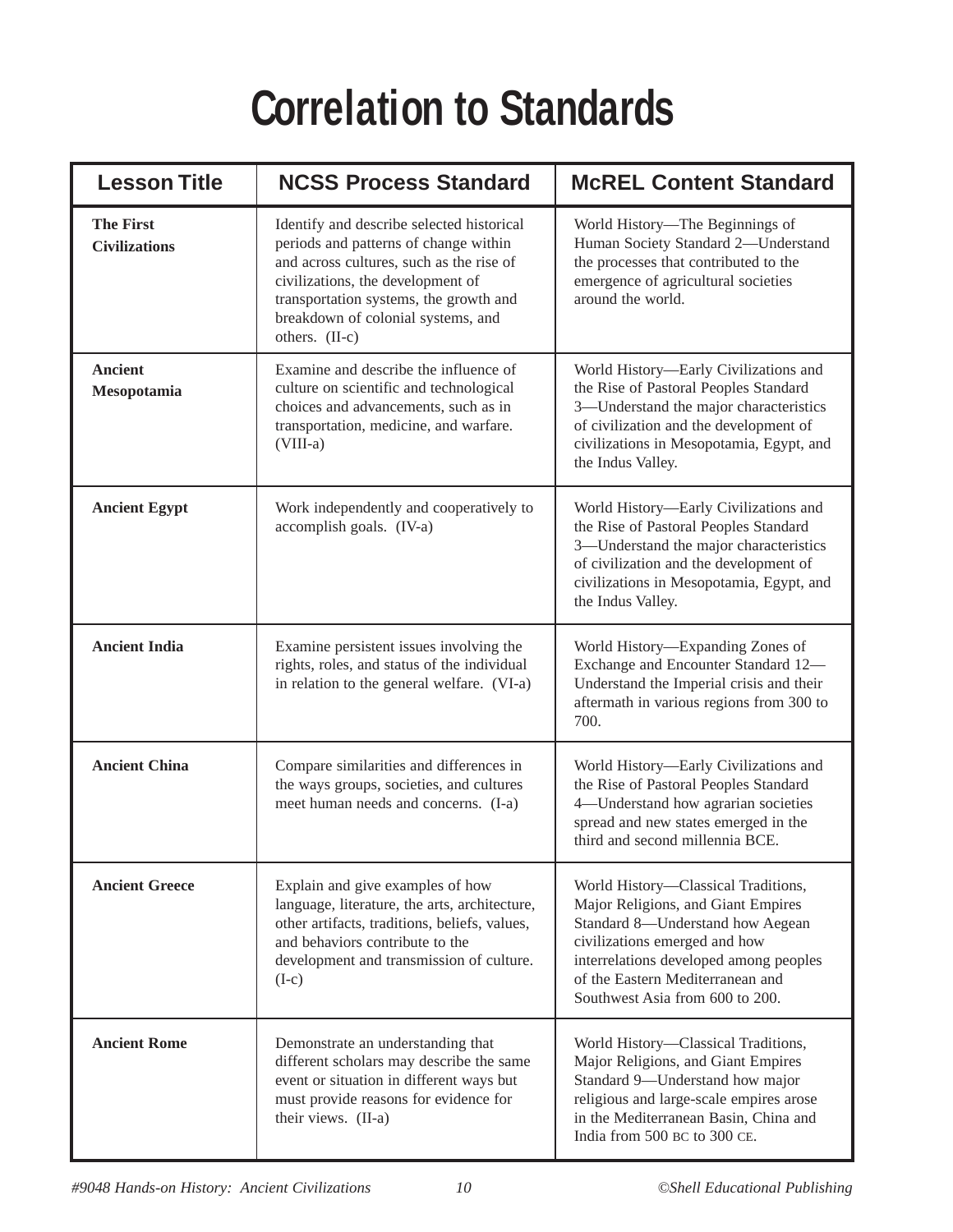# **Ancient Rome**

#### **Overview**

Romans while performing and killed Marc Antony. Students In this activity, students will explore personalities of ancient solving a reader's theater murder mystery to find out who really will also experience revisionist history as they search for truth in two distinctly different versions of events offered by characters in the play.

The total class time to complete learning through discussion, this activity should be about four, 50-minute class periods. You will measure student observation, and the use of a post-activity quiz.



The Colosseum *Corbis Source:* 

## **Objectives**

- Students will realize that different scholars may describe the same event from widely differing viewpoints. (NCSS)
- Students will learn about the transition from republic to empire and will gain an overview of the personalities that made this possible (Caesar, Octavian, Cleopatra, and Marc Antony).

## **Materials**

- copies of reproducibles (pages 153–173) as described on page 150
- poster board
- markers
- string—9 pieces, each 18 inches (45.7 cm) long
- scissors
- 2 Styrofoam cups
- 10 craft sticks
- tape
- glue
- water
- white paper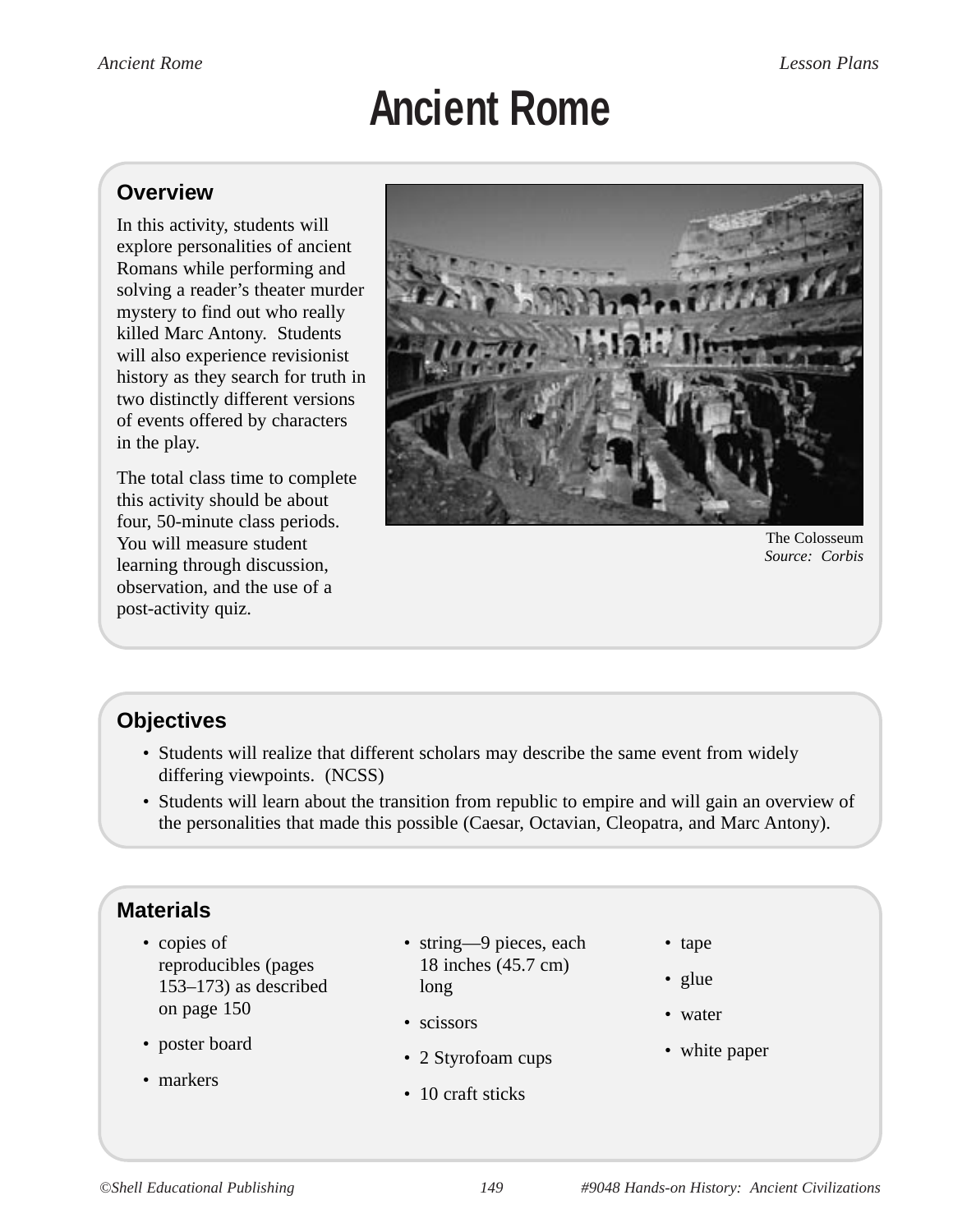Total preparation time should be about 10 minutes each day.

#### **Days One and Two**

- Make 15 copies of the *Reader's Theater Script* (pages 154–162) and staple them.
- Make at least 10 copies of *Artists' Information* (page 163).
- Make at least 10 copies of *Artists' Mosaic* (page 164).
- Make one copy of the *Information Sheets* (pages 165–170).

#### **Day Three**

Copy a class set of *Who Really Killed Marc Antony?* (page 171) and a class set of the *Rome Quiz* (page 172).

#### **Day Four**

Copy a class set of the *Who Really Killed Marc Antony Quiz* (page 173). Make an overhead transparency of the *Habits of Mind Discussion* (page 174). Combine and hang the students' their papers. enlarged mosaic. Students should have written the square numbers and their names on the back of

## **Directions**

#### **Day One**

- into groups. You will need 9 actors and one director for the play. (The character of Octavia has only one line in the script. She might be a good part for a shy student or a student with low reading abilities. Or, you can have the students add more lines for her.) The remaining 1. After reading the *Read-Aloud Directions for Days One and Two* (page 152), split students students will work on set design and props. As you assign jobs, give the director and each actor a copy of the *Reader's Theater Script* and have them go to a designated rehearsal area.
- can complete the actors nametags from the *Artists' Information* sheet, and two or three of the students can create the Roman water clock from the Artists' Information sheet. The rest of get ideas of what setting might be needed during the script. 2. Have your other students gather and allocate jobs to them. Between two and five students the students can create a backdrop for the actual play. They should read through the script to
- 3. Impress upon the students that time is of the essence! Ask the actors to immediately start a read-through. They will be allowed to use their scripts during the performance since this is a reader's theater, but they still need to practice and be familiar with their lines.

#### **Day Two**

1. Allow a few minutes of preparation and time for the setting to be put up. Then, have the actors perform the play. The performance itself should take about 10 minutes.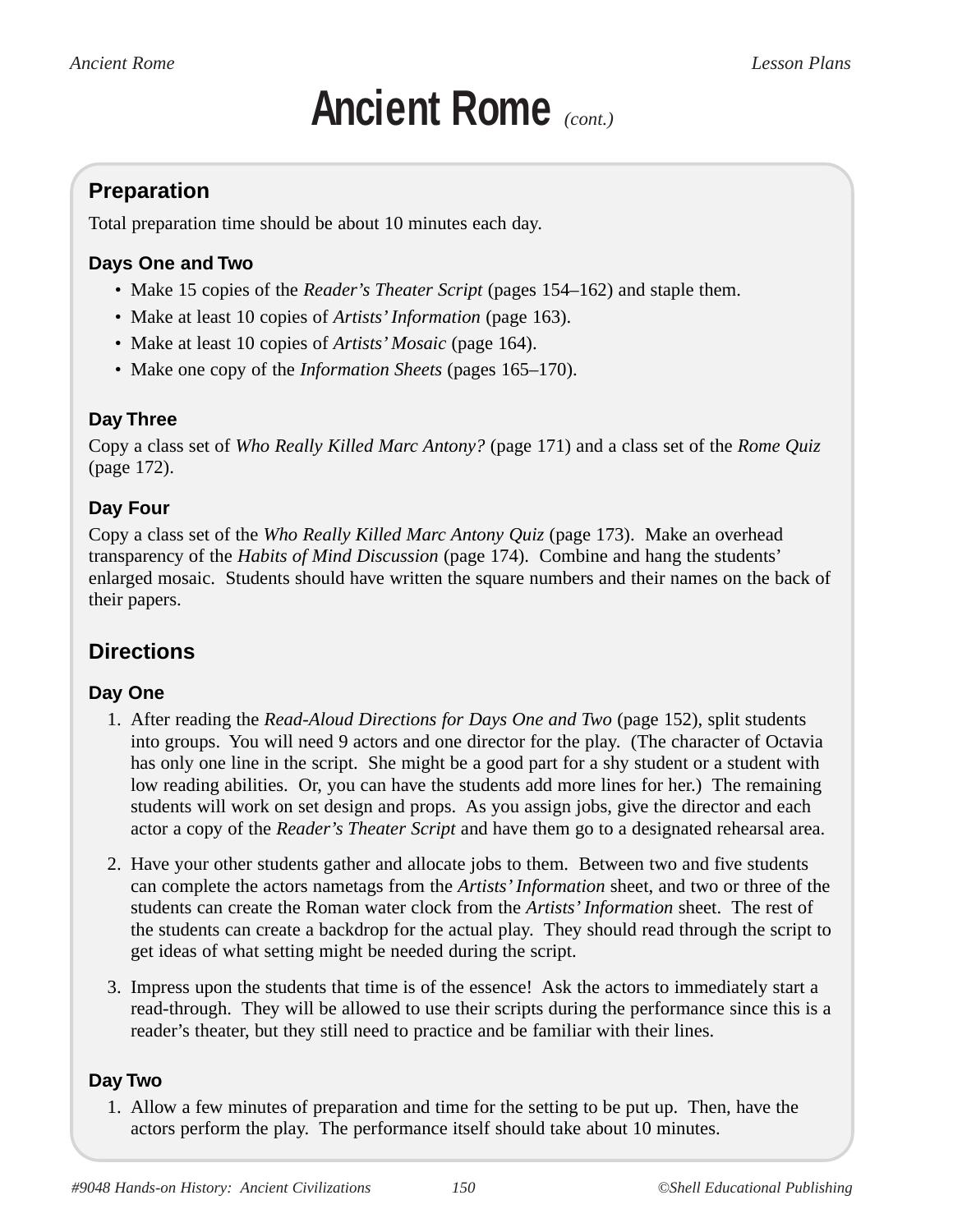#### **Directions** *(cont.)*

#### *(cont.)*  **Day Two**

- 2. Discuss the play, focusing on which characters students thought were good or bad.
- copies of the *Information Sheets* (pages 165–170). They have to read these and memorize 3. After performing the play, students can begin their next tasks. The actors should be given some answers to prepare for the next day's activity. Whatever they don't finish in class should be completed as homework.
- 4. The director and the rest of the students need to placed into groups. Each group will create one copy of the *Artists' Mosaic* (page 164). If necessary, students within one group can do more than one square to make up the picture.

#### **Day Three**

- 1. Ask students to pass in their homework (the *Information Sheets* and the *Artists' Mosaic*) while you read the *Read-Aloud Directions for Day Three* (page 152).
- 2. Pass out and preview the *Who Really Killed Marc Antony?* sheets. Students will use these sheets to organize the information presented throughout the second day.
- 3. Have characters come to the front of the room one at a time and ask them the three questions to which they should have memorized answers as per their homework. If you like, keep track of time with the Roman water clocks that the artists made yesterday.
- 4. Students will fill out their *Who Really Killed Marc Antony?* sheets as they listen.
- 5. When all characters have answered their questions, give students the remainder of the class period to finish the sheet and to vote using the ballot included at the bottom.
- 6. As students return their ballots, tally the results on the board.
- 7. Give each student a copy of the *Rome Quiz* (page 172) to complete as homework.

#### **Day Four**

- 1. Today will be used for discussion and assessment.
- 2. Begin the session by grading the *Rome Quiz* the students completed for homework. Answers are provided on page 153.
- (page 173)*.*  Then, grade these using the answers provided on page 153. 3. Distribute and then give students time to complete the *Who Really Killed Marc Antony Quiz*
- 4. Put the *Habits of Mind Discussion* (page 174) questions on the overhead and follow the *Closure Discussion for Day Four* (page 153) to complete this activity.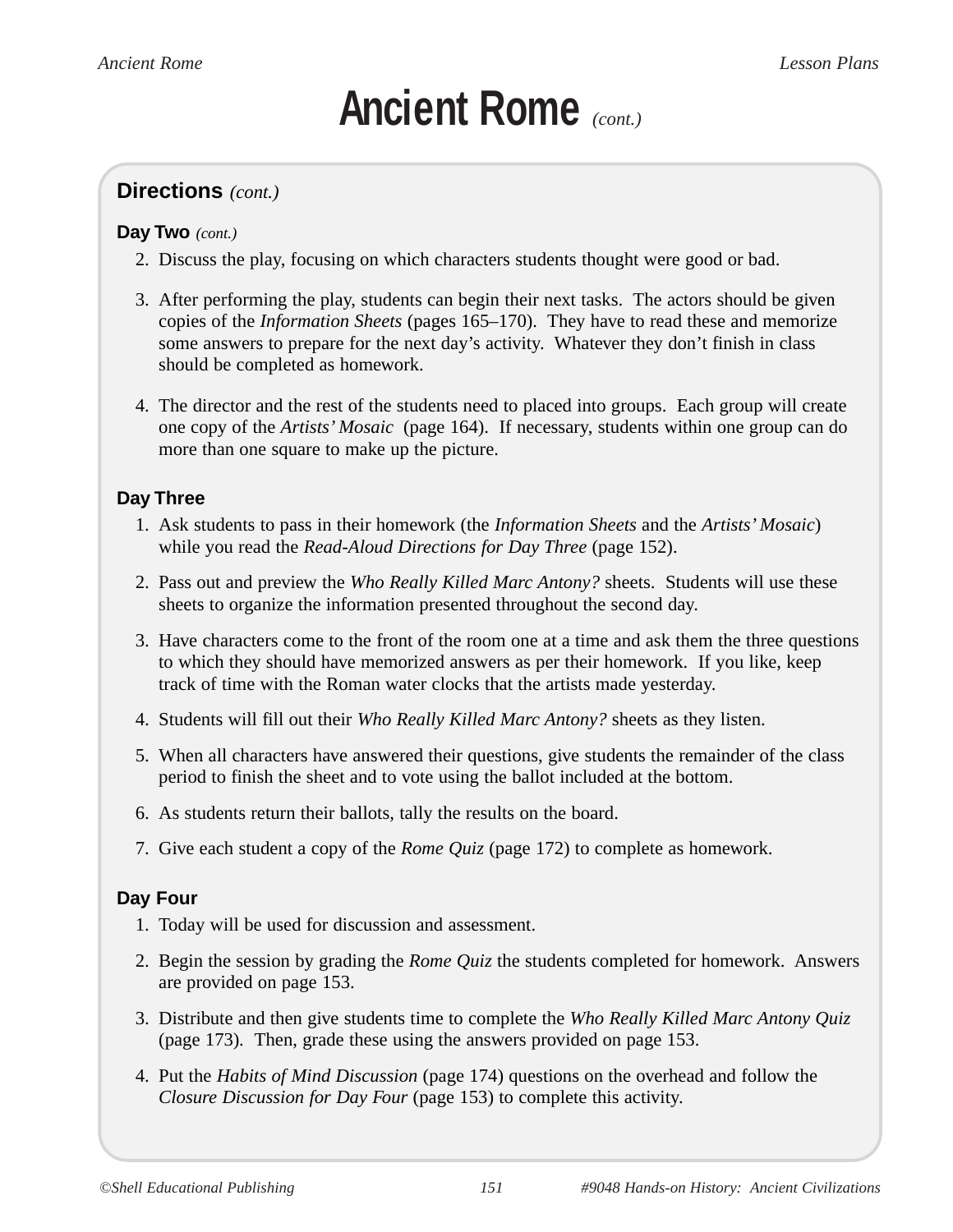#### **Directions** *(cont.)*

## **Things to Consider**

- 1. Choose your student director carefully as he or she will be responsible for organizing rehearsal for the play.
- their homework sheet. If you feel that students will be unable to memorize their 2. For the third day to run smoothly, actors will have to memorize the answers included on answers, let them read from the homework sheets instead of memorizing them.

## **Read-Aloud Directions**

#### **Days One and Two**

When you watch a basketball game and a player scores with one second left on the clock, is it a good thing or a bad thing? It depends on which side you're rooting for. This event can be seen two very different ways.

Today and tomorrow, we will be creating props and performing a play to find out who really killed Marc Antony. While the play shows one set of events, characters may have different points of view as to what exactly happened.

Tomorrow night, the actors will learn more about their characters so that they are able to answer specific questions. We all have to stay sharp in order to catch Marc Antony's killer!

parts. But, actors should be very familiar with their lines and the director should help determine some basic stage directions so that the play is interesting. There will be actors, a director, and expert artists. We will be performing the play tomorrow so there won't be much time to rehearse and create your scenery. This is a reader's theater, so that means the actors don't have to memorize their

#### **Day Three**

So, who do you think did it? Yesterday we saw some interpretations of a famous event in history and met some important Roman characters. Today, we'll give the characters a chance to speak on their own and will gather information that might lead to Marc Antony's real killer.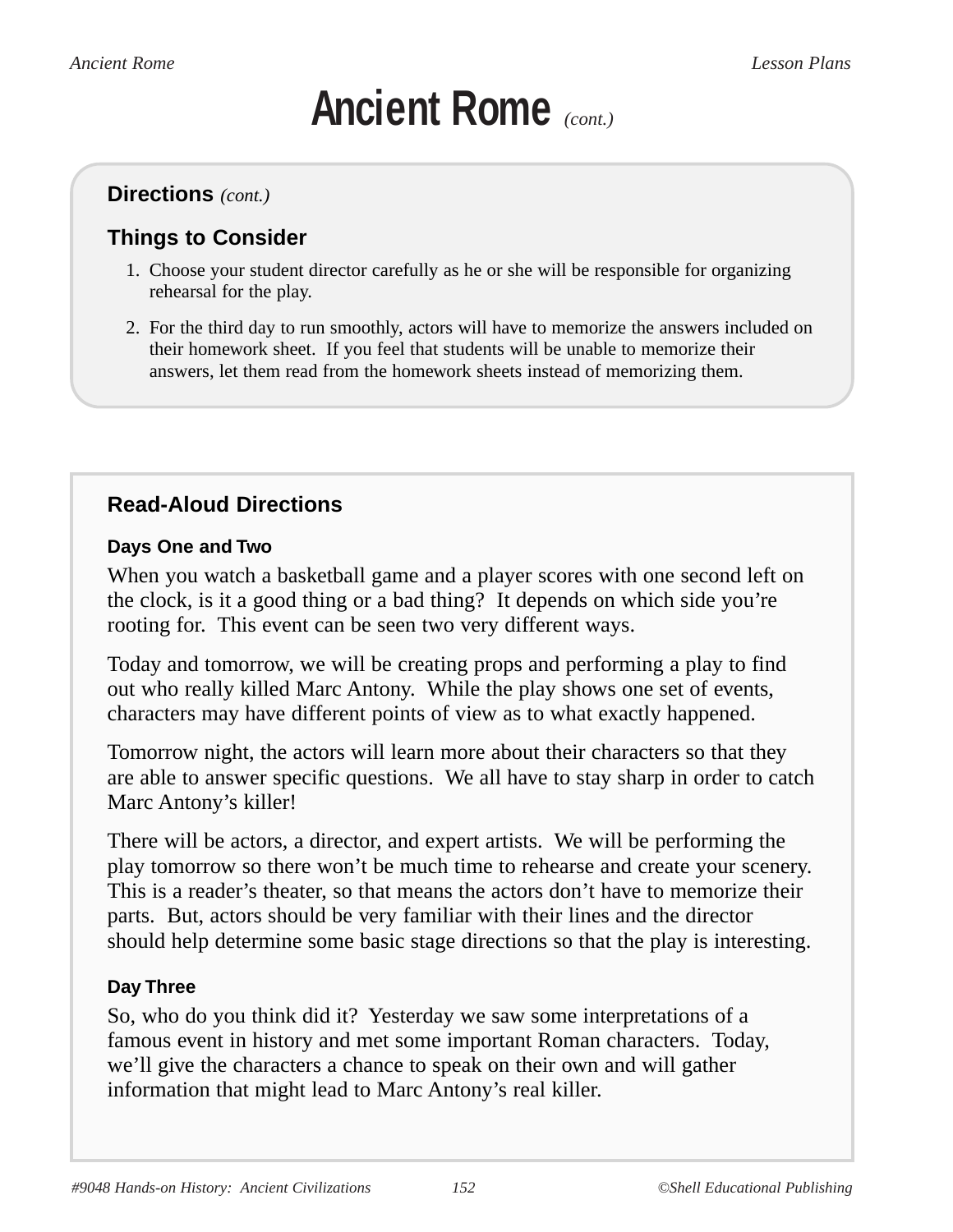### **Closure Discussion for Day Four**

hand. The origin of the note that Marc Antony received about Cleopatra's death remains a mystery. It is the job of every historian to make the best guess possible based on the information at

- 1. Does every problem in history have a solution?
- people of the time? 2. How did this activity help you understand past events as they were experienced by the
- 3. Did you empathize with the characters? If so, whom?
- 4. Was justice served from Marc Antony's perspective?
- 5. Was justice served from Octavian's perspective?
- story? 6. We're only talking about one event here. How can justice depend on who tells the
- history? 7. How did the personal characteristics of Marc Antony, Cleopatra, and Octavian influence

### **Answer Key**

#### **Rome Quiz**

- 1. The order in which the people died is: Julius Caesar, Brutus, Marc Antony, Cleopatra, and Octavian.
- women in the play. Students can brainstorm the answers and then check their responses. 2. The answer to this question will really depend on who the students choose to describe. Make a chart on the board with the positive and negative behaviors of the men and
- 3. Octavian could have had a number of reasons for wanting to kill Marc Antony. He had the personal reason that Antony had left Octavian's sister for another woman. Most complete control of Rome. likely, though, Octavian wanted to kill Antony as a power play so that he could have
- 4. People's points of view color every part of history. The way that someone looked at the facts of a situation determined how they acted and why they behaved the way they did. Students should indicate that people can only react to the events in their lives based on their experiences. Many times, this causes problems among people.

#### **Who Really Killed Marc Antony Quiz**

1. C 2. A 3. B 4. C 5. D 6. C 7. A 8. C 9. C 10. A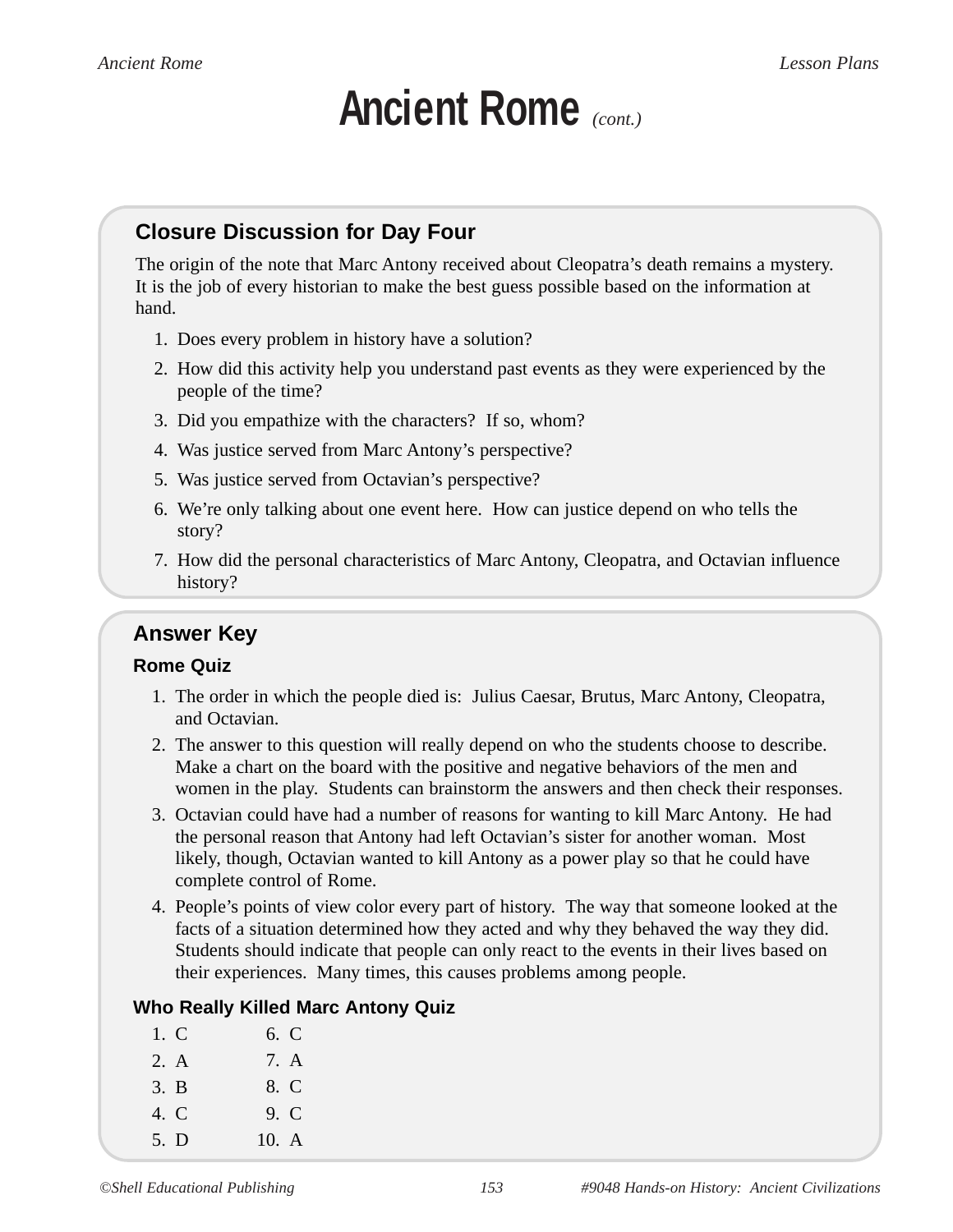## **Reader's Theater Script**

### **Plot Summary**

understand the assignment. The class has just learned that Marc Antony killed himself. If he killed himself, then how can someone write a whole essay on the subject. There isn't that much to say! The student wants to just meet Antony to A student has to write an essay about who killed Marc Antony but doesn't ask him what happened and falls asleep thinking the assignment is hopeless.

Marc Antony magically appears and says he will show the student the true story. Characters from ancient Rome enter to re-enact the events that led up to Marc Antony's suicide. Octavian is shown as a villain.

The Octavian in the play hears the bad comments made about him and leaves the play to debate with the student, pushing Marc Antony offstage and telling the student that he, Octavian, will show the true events.

The same ancient Roman characters enter to redo the plot from Octavian's point of view. When all is over, the student wakes up more confused than when he went to sleep, and asks the class for help in solving the mystery.

### **Characters**

Student Caesar Marc Antony 1 Brutus Marc Antony 2 Octavian 1 Octavia Octavian 2

Cleopatra

**Student:** (A student sits miserably at his or her desk at home.) How can I write a full page on who killed Marc Antony when we just learned in class that he died by falling on his own sword? I mean, If he fell on his own sword, that means he killed himself, right? I wish I could just ask him: "Hey, Marc, buddy . . . Who killed you anyway?" This is totally hopeless. (The student puts his or her head down on the desk and goes to sleep.)

Enter Marc Antony I, who taps the student on the shoulder to wake him or her up.

**Student:** Whoa, this is weird! I gotta stop eating sugar before I go to bed.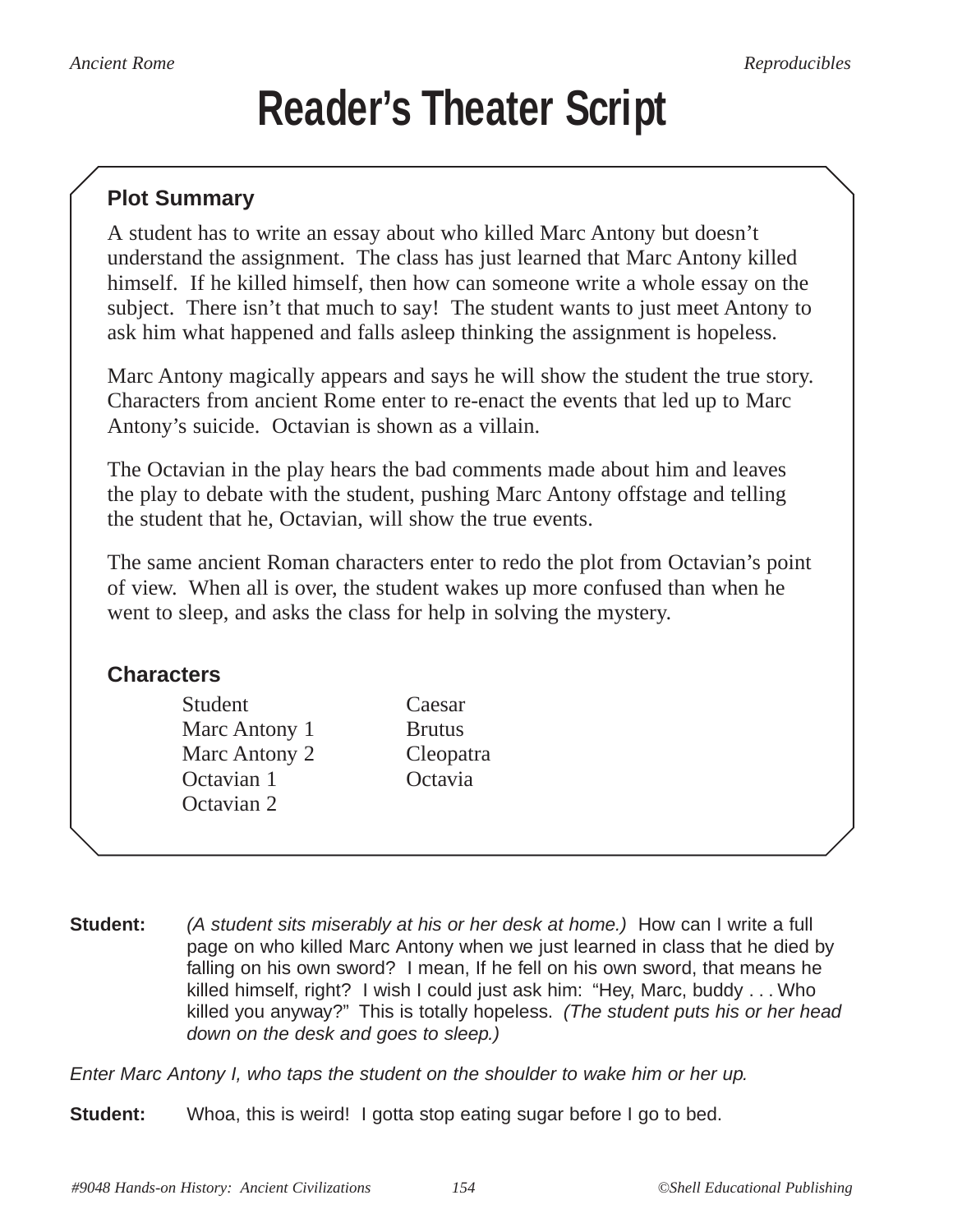## **Reader's Theater Script** *(cont.)*

- **Antony I:** Hey, don't blame me! You're the one who wanted to talk to me.
- **Student:** What do you mean!?
- **Antony 1:** I'm Marc Antony! You said you needed to talk to me about some school paper?
- **Student:** Yeah, well. I need to know who killed you—beside yourself, I mean.
- **Antony 1:** Ah, yes. Quite a story. Well a picture is worth a thousand words, or something like that, wait. Just watch.

Enter Marc Antony 2, Caesar, Octavian 1, and Brutus.

- **Caesar:** Friends! Romans! Countrymen! Lend me your ears!
- **Antony 1:** (to student) Caesar loves saying that. Ooh look! There's me (points to Antony 2).
- **Antony 2:** Caesar, I've been your loyal general since we fought in Gaul, that weird land up north where it rains too much. Now, I'm the commander and chief of your army and your true friend! Hail Caesar!
- **Octavian 1:** Hail Caesar, my great uncle! Marc Antony is a big goober, who drinks olive oil through his nose. When you're gone, I will dissolve this silly Republic and become Grand Emperor High-Head-Poohbah of Rome . . . Oh wait—did I say that out loud?
- **Antony 1:** (to student) That's Octavian. I never did like him much ...
- **Student:** (to Antony 1) Yeah, he seems like a bad guy. And who are the other two?
- **Antony 1:** (pointing) That's Brutus, supposedly Caesar's friend . . . . Just watch.

Brutus walks up behind Caesar and stabs him.

- **Caesar:** (dying in Brutus' arms) Et tu Brute?
- **Brutus:** Huh?
- **Caesar:** (exasperated) It means "you too, Brutus." It's Latin . . . I mean, we are in Rome here.
- **Brutus:** Oh . . .Yeah

Caesar dies spectacularly

**Antony 1:** (to student) Now watch what I say to the Roman people.